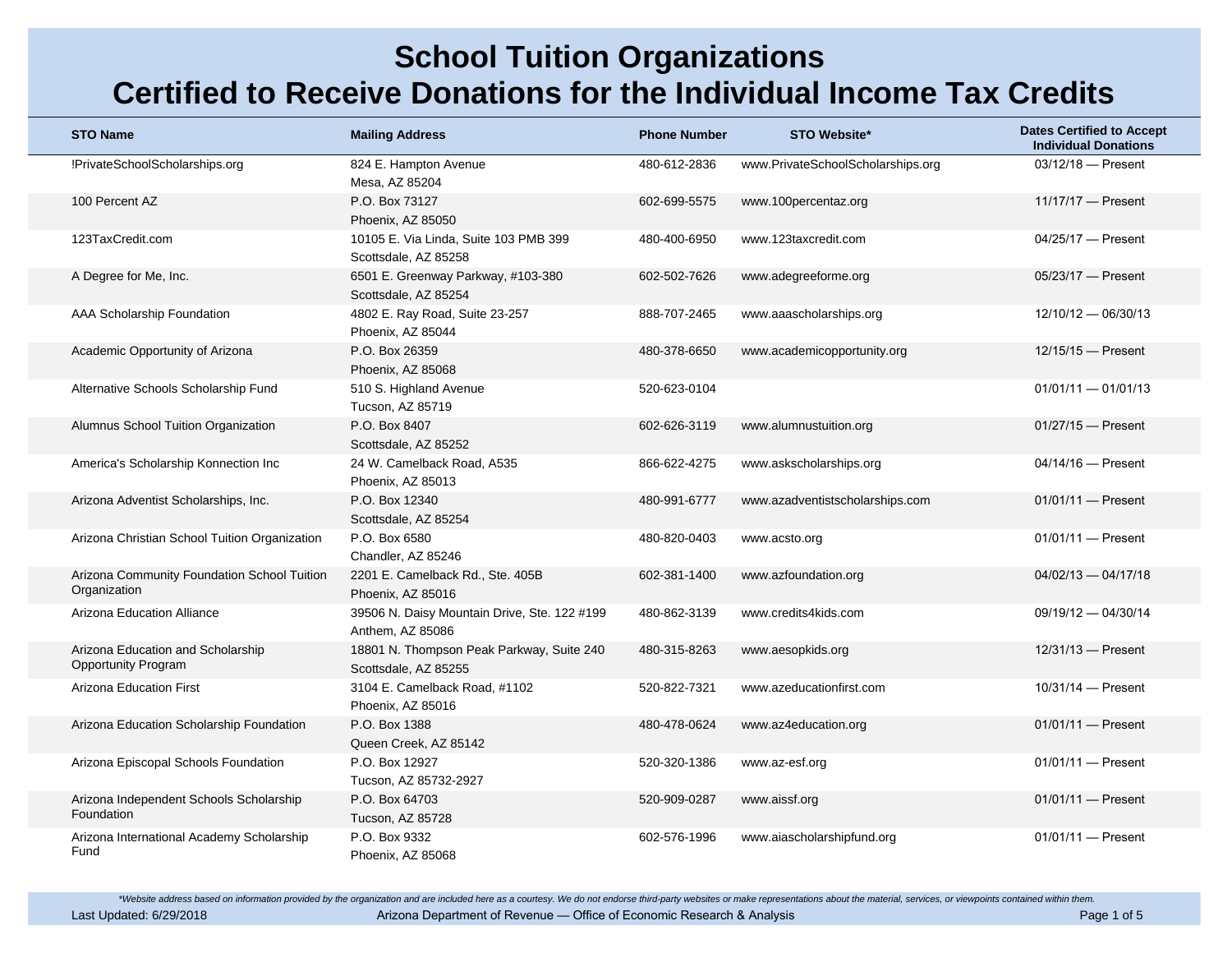| <b>STO Name</b>                                                    | <b>Mailing Address</b>                                      | <b>Phone Number</b>       | <b>STO Website*</b>              | <b>Dates Certified to Accept</b><br><b>Individual Donations</b> |
|--------------------------------------------------------------------|-------------------------------------------------------------|---------------------------|----------------------------------|-----------------------------------------------------------------|
| Arizona Lutheran Scholarship Organization                          | P.O. Box 13277<br>Chandler, AZ 85248                        | 480-420-8660              | www.alsosto.org                  | 01/01/11 - Present                                              |
| Arizona Native Scholastic Enrichment<br><b>Resource Foundation</b> | 5267 W. Angelo Drive<br>Glendale, AZ 85308                  | 602-279-0440              |                                  | $12/12/11 - 03/31/13$                                           |
| Arizona Private Education Scholarship Fund                         | 6909 E. Greenway Parkway, Suite 240<br>Scottsdale, AZ 85254 | 480-699-8900              | www.apesf.org                    | $01/01/11$ - Present                                            |
| Arizona Private School Tuition Organization                        | 23623 N. Scottsdale Road, D-3278<br>Scottsdale, AZ 85255    | 602-919-1010              | www.apsto.org                    | $05/03/18$ - Present                                            |
| Arizona Scholarship Fund                                           | P.O. Box 2576<br>Mesa, AZ 85214                             | 480-686-6030              | www.AZscholarships.org           | $01/01/11 - 01/27/17$                                           |
| Arizona School Choice Trust                                        | 2875 W. Ray Road, Suite 6-314<br>Chandler, AZ 85224         | 623-414-3429              | www.asct.org                     | $01/01/11$ - Present                                            |
| Arizona Tax Credit                                                 | P.O. Box 1172<br>Higley, AZ 85236                           | 480-939-2151              | www.aztxcr.org                   | 08/14/14 - Present                                              |
| Arizona Tax Credit for Education                                   | 14801 N. 83rd Avenue<br>Peoria, AZ 85381                    | 623-776-2322              |                                  | $12/08/15 - 01/30/17$                                           |
| Arizona Tuition                                                    | 24 W. Camelback Road, A568<br>Phoenix, AZ 85013             | 480-463-4635              | www.arizonatuitioncredit.com     | $02/16/18$ - Present                                            |
| Arizona Tuition Assistance Program                                 | 4400 N. Scottsdale Road, Suite 999<br>Scottsdale, AZ 85251  | 480-447-6747              | www.aztuition.org                | $05/10/17$ - Present                                            |
| <b>Arizona Tuition Connection</b>                                  | 11445 E. Via Linda, Suite 2-145<br>Scottsdale, AZ 85259     | 480-409-4106              | www.arizonatuitionconnection.com | $02/01/13$ - Present                                            |
| Arizona Tuition Organization                                       | P.O. Box 11900<br>Prescott, AZ 86304                        | 602-295-3033              | www.azto.org                     | $01/01/11$ - Present                                            |
| Arizona Waldorf Scholarship Foundation                             | P.O. Box 64416<br>Tucson, AZ 85728                          | 520-529-1032.<br>ext. 122 | www.awsf-tax.org                 | $01/01/11$ - Present                                            |
| Arizona's Catholic Tuition Support<br>Organization (CTSO)          | P.O. Box 31<br>Tucson, AZ 85702                             | 520-838-2571              | www.ctso-tucson.org              | $01/01/11$ - Present                                            |
| <b>Best Student Fund</b>                                           | P.O. Box 6226<br>Chandler, AZ 85246                         | 480-221-2734              |                                  | $01/01/11$ - Present                                            |
| <b>Brophy Community Foundation</b>                                 | 4701 N. Central Avenue<br>Phoenix. AZ 85012                 | 602-264-5291              | www.brophyfoundation.org         | $01/01/11$ - Present                                            |
| Catholic Education Arizona                                         | 3550 N. Central Avenue, Suite 1020<br>Phoenix, AZ 85012     | 602-218-6542              | www.ceaz.org                     | $01/01/11$ - Present                                            |
| Chabad Tuition Organization                                        | 2110 E. Lincoln Drive<br>Phoenix, AZ 85016                  | 602-944-2753              | www.jewisheducationaz.com        | $01/01/11$ - Present                                            |
| Christ Lutheran School Tuition Organization                        | 3901 E. Indian School Road<br>Phoenix, AZ 85018             | 602-957-7010              | www.clsphx.org/clsto             | $01/01/11$ - Present                                            |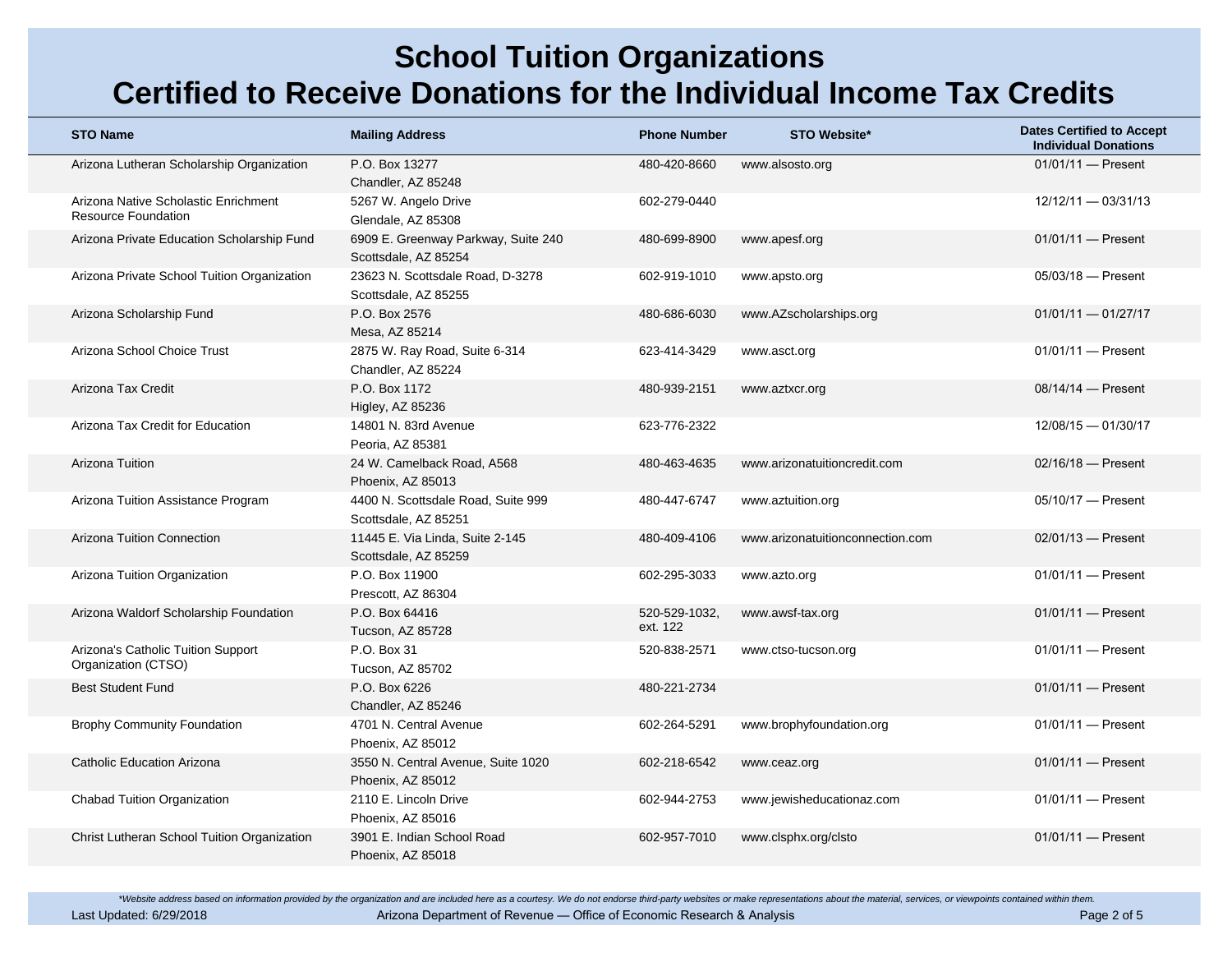| <b>STO Name</b>                                     | <b>Mailing Address</b>                                           | <b>Phone Number</b> | <b>STO Website*</b>           | <b>Dates Certified to Accept</b><br><b>Individual Donations</b> |
|-----------------------------------------------------|------------------------------------------------------------------|---------------------|-------------------------------|-----------------------------------------------------------------|
| Christian Scholarship Foundation                    | PO Box 10502<br>Prescott, AZ 86304                               | 928-771-2018        | www.csf-info.net              | $01/01/11 - 06/30/18$                                           |
| Christian Scholarship Fund of Arizona               | P.O. Box 31101<br>Tucson, AZ 85751-1101                          | 520-322-0966        | www.csf-az.org                | $01/01/11$ - Present                                            |
| Cochise Christian School Tuition Organization       | P.O. Box 2259<br>Sierra Vista, AZ 85636                          | 520-456-4961        | www.ccsto.org                 | $01/01/11$ - Present                                            |
| Community Tuition Grant Oganization, Inc.           | 875 N. McClintock Drive<br>Chandler, AZ 85226                    | 480-650-8051        |                               | $05/10/18$ - Present                                            |
| Diversity Leadership Institute                      | 1000 N. Payne Street #300<br>Alexandria, VA 22134                | 703-518-8819        | www.diversity-leadership.org  | $07/01/12 - 11/07/13$                                           |
| Dynamite Montessori Foundation                      | 29210 N. 59th Street<br>Cave Creek, AZ 85331                     | 480-473-8175        |                               | $01/01/11$ - Present                                            |
| <b>Education Liberty Fund</b>                       | 39506 N. Daisy Mountain Drive, Suite 122-127<br>Anthem, AZ 85086 | 480-363-8390        | www.elfscholar.org            | $05/15/15$ - Present                                            |
| Financial Assistance for Independent Schools        | 5048 E. Oak Street<br>Phoenix, AZ 85008                          | 602-389-8610        | www.faisaz.org                | $01/01/11$ - Present                                            |
| <b>Funds for Kids</b>                               | 975 E. Riggs Road, Ste. 12-295<br>Chandler, AZ 85249             | 480-331-8812        | www.fundsforkids.org          | $09/12/13 - 10/05/15$                                           |
| Greater Arizona Inc.                                | 2163 E. Baseline Road, Suite 105<br>Tempe, AZ 85283              | 480-442-0182        | www.greaterarizona.org        | $12/04/17$ - Present                                            |
| H.E.L.P. Scholarship Foundation                     | 430 W. Warner Road, Suite 123<br>Tempe, AZ 85284                 | 623-694-3487        | www.helpscholarships.org      | $02/03/11 - 06/30/15$                                           |
| <b>Higher Education STO</b>                         | P.O. Box 14496<br>Mesa, AZ 85216                                 | 480-658-0665        | www.hesto.org                 | $03/23/11 - 04/18/16$                                           |
| Institute for Better Education                      | 911 S. Craycroft Road<br>Tucson, AZ 85711                        | 520-512-5438        | www.ibescholarships.org       | $01/01/11$ - Present                                            |
| Jewish Education Tax Credit Organization<br>(JETCO) | 3718 E. River Road, Suite 100<br>Tucson, AZ 85718                | 520-529-3888        | www.jetco.org                 | $01/01/11$ - Present                                            |
| Jewish Tuition Organization                         | 12701 N. Scottsdale Road, Suite 100M<br>Scottsdale, AZ 85254     | 480-634-4926        | www.jtophoenix.org            | $01/01/11$ - Present                                            |
| Just Friends of Education                           | P.O. Box 38207<br>Phoenix, AZ 85069                              | 602-318-7477        |                               | $01/01/11 - 03/03/15$                                           |
| Lexington Education Foundation                      | 1555 S. Gilbert Road, #109<br>Mesa, AZ 85204                     | 480-586-6675        | www.lexingtonscholarships.com | $03/09/18$ - Present                                            |
| Life Development Institute Education Fund           | 18001 N 79th Ave Ste B-42<br>Glendale, AZ 85308                  | 623-773-2774        | www.Idieducationfund.org      | $01/01/11$ - Present                                            |
| Lutheran Education Foundation                       | 11022 N. 28th Drive, Suite 240<br>Phoenix, AZ 85029              | 602-864-9197        | www.lefsto.com                | $01/01/11$ - Present                                            |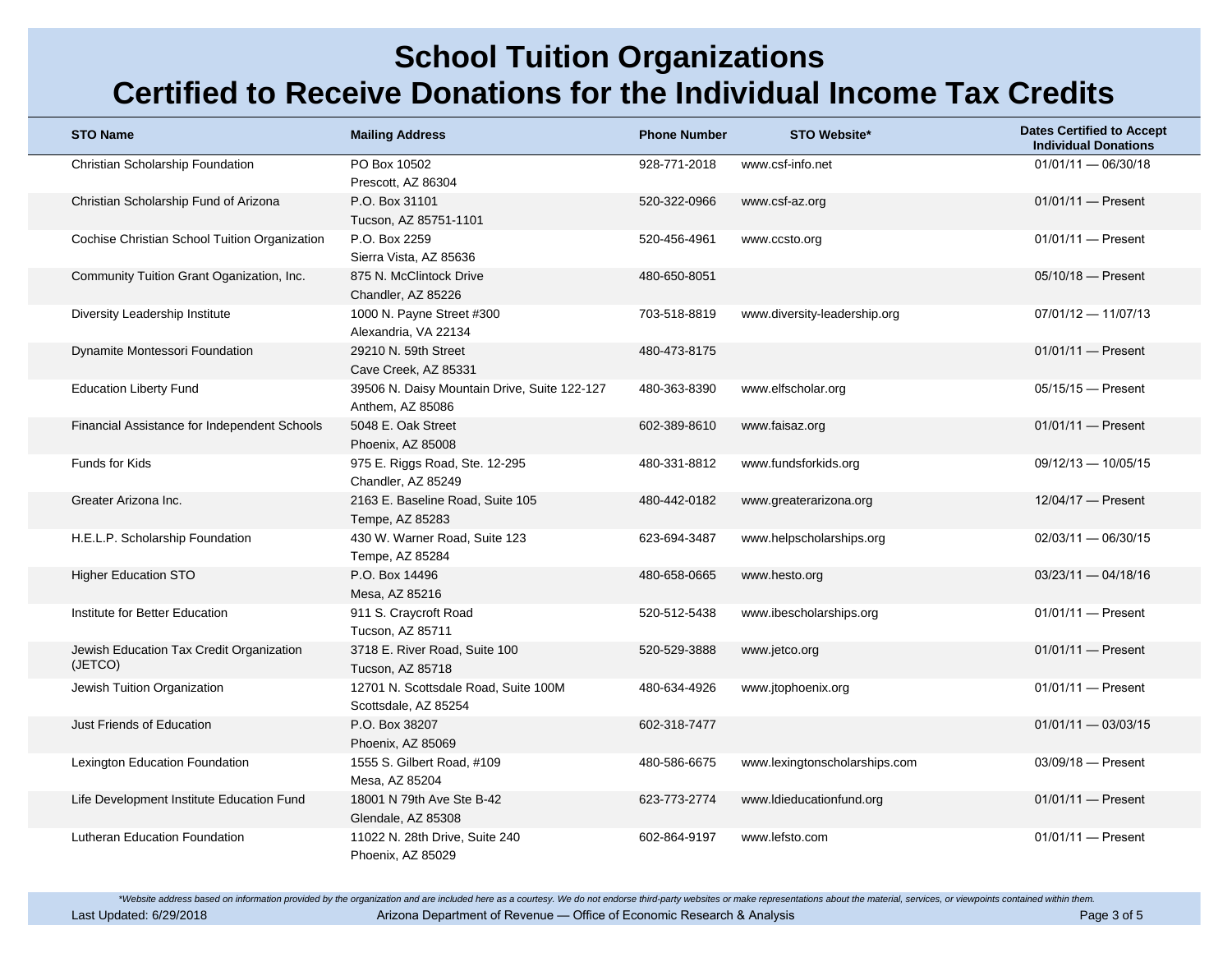| <b>STO Name</b>                                                     | <b>Mailing Address</b>                                        | <b>Phone Number</b>           | <b>STO Website*</b>                    | <b>Dates Certified to Accept</b><br><b>Individual Donations</b> |
|---------------------------------------------------------------------|---------------------------------------------------------------|-------------------------------|----------------------------------------|-----------------------------------------------------------------|
| Montessori Scholarship Organization                                 | 13111 N. 94th Drive<br>Peoria, AZ 85381                       | 602-903-5629                  | www.msoonline.com                      | $01/01/11$ - Present                                            |
| Next Generation School Tuition Organization                         | P.O. Box 6394<br>Chandler, AZ 85284                           | 480-382-8224                  | www.nexgensto.org                      | $07/18/16$ - Present                                            |
| Northern Arizona Christian School Scholarship<br>Fund               | P.O. Box 3923<br>Cottonwood, AZ 86326                         |                               | www.nacssf.org                         | $01/01/11$ - Present                                            |
| Northern Lights Student Tuition Organization                        | 2501 N. Arizona Avenue<br>Chandler, AZ 85255                  | 480-360-3005                  | www.northernlightssto.org              | $06/15/18$ - Present                                            |
| Orme Primavera Schools Foundation                                   | HC 63, Box 3040<br>Mayer, AZ 86333                            | 928-632-7605.<br>928-445-5382 | www.ormeprimaveraschoolsfoundation.org | $01/01/11$ - Present                                            |
| Pappas Kids Schoolhouse Foundation                                  | 530 E. Hunt Highway, #103 PMB 443<br>San Tan Valley, AZ 85143 | 602-441-5707                  | www.pappasidssf.org                    | $01/01/11$ - Present                                            |
| Parkside Christian Learning Center                                  | P.O. Box 586<br>Camp Verde, AZ 86322                          | 928-567-6791                  | www.parksidecampverde.com              | 08/29/12 - 09/12/13                                             |
| <b>Pinetop Tuition Support Organization</b>                         | P.O. Box 1598<br>Pinetop, AZ 85935                            | 480-813-4458                  |                                        | $01/01/11 - 01/30/17$                                           |
| <b>Private School Tuition Fund 123</b>                              | 428 E. Thunderbird Road, Suite 130<br>Phoenix, AZ 85022       | 602-516-6162                  | www.pstf123.org                        | 04/03/17 - Present                                              |
| Scholarships for Educational Excellence<br>Foundation               | 745 S. Extension Road<br>Mesa, AZ 85210                       | 602-318-5689                  | www.seefaz.org                         | $01/03/11$ - Present                                            |
| School Choice Arizona                                               | 2241 E. Pecos Road, Suite 3<br>Chandler, AZ 85225             | 480-722-7502                  | www.schoolchoicearizona.org            | $01/01/11$ - Present                                            |
| School Tuition Association of Yuma                                  | P.O. Box 515<br>Yuma, AZ 85366                                | 928-782-5786                  | www.azstay.org                         | $01/01/11$ - Present                                            |
| School Tuition Organization 4 Kidz                                  | 3217 E. Shea Boulevard, #246<br>Phoenix, AZ 85028             | 602-698-8855.<br>480-823-8052 | www.sto4kidz.org                       | 03/29/18 - Present                                              |
| Schools With Heart Foundation                                       | P.O. Box 38310<br>Phoenix, AZ 85069                           | 602-749-1548                  |                                        | $01/01/11$ - Present                                            |
| Shepherd of the Desert Education Foundation                         | 9590 E. Shea Boulevard<br>Scottsdale, AZ 85260                | 480-860-1188,<br>ext. 290     | www.sotdef.org                         | $01/01/11 - 04/30/17$                                           |
| Southern Arizona Foundation for Education -<br><b>SAFE Lutheran</b> | P.O. Box 65855<br>Tucson, AZ 85728                            | 520-797-1822                  | www.safelutheran.org                   | $01/01/11 - 11/30/17$                                           |
| Southwest Tuition Organization 4 Kids                               | 5119 N. 19th Avenue, Suite B<br>Phoenix, AZ 85015             | 623-499-1649                  | www.swto4kids.org                      | $01/26/18 - 06/22/18$                                           |
| <b>Students First Foundation</b>                                    | 1440 S. Clearview Avenue, Suite 101<br>Mesa, AZ 85209         | 480-689-5999                  | www.studentswin.org                    | $10/02/15$ - Present                                            |
| Tempe Montessori School Tuition Organization                        | P.O. Box 40755<br>Mesa, AZ 85274                              | 480-966-7606                  | www.tempemontessori.org                | 11/29/11 - 02/04/14                                             |

\*Website address based on information provided by the organization and are included here as a courtesy. We do not endorse third-party websites or make representations about the material, services, or viewpoints contained w Last Updated: 6/29/2018 **Arizona Department of Revenue — Office of Economic Research & Analysis** Page 4 of 5